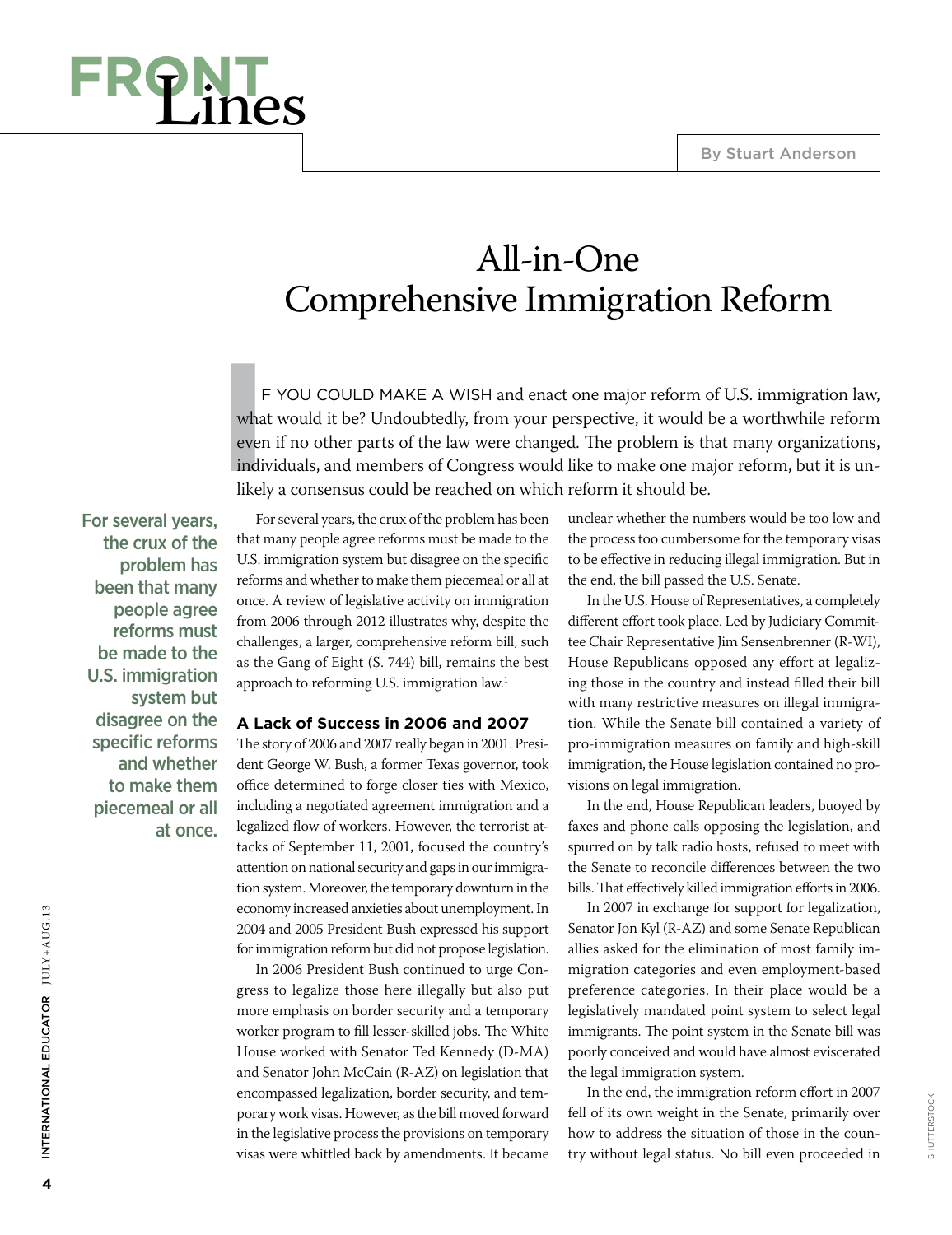the House. In short, there simply was not enough political support in Congress to make major changes to U.S. immigration law in 2007. From 2008 through 2012, no serious effort was made at a comprehensive reform of our immigration system.

# **Why Comprehensive Is Still the Way**

Given the history of 2006 and 2007, it may be reasonable to ask if lawmakers should abandon the idea of large-scale legislation and instead focus on passing only smaller bills that deal with discrete parts of the immigration system.

There are two primary reasons why immigration reform legislation needs to be comprehensive: (1) current immigration problems are systemic and cut across many groups of interests, including economic, humanitarian, and security; and (2) a narrow piece of legislation focused on one aspect of the United States's immigration problems is unlikely to garner the political support needed to pass the U.S. Congress.

The problems in our current immigration system can be divided into three general issues First, our legal immigration system for temporary visas and green cards does not work, particularly for international students educated at U.S. universities. The supply of H-1B temporary visas has been exhausted every fiscal year for the past decade (except for universities and nonprofit research institutes exempt from the annual quota). In practice, this has meant an international student or a foreign national from abroad might have to wait several months before knowing if an H-1B visa would be available to hire him or her.

The difficulties in obtaining H-1B status are exacerbated by the long waits for employment-based green cards. Under current law, skilled immigrants are limited by both an overall annual employment-based quota of 140,000, which includes dependents, and per country limits. That means in the employment-based second preference, a foreign national from India or China might wait six years or more for a green card. In the employment-based third preference, the wait is potentially a decade or much

A sizeable portion of those advocating for immigration reform are motivated primarily by a desire that all or most of the undocumented immigrants in the country be granted permanent residence (a green card), which would then afford them the opportunity to apply for naturalization five years later.



longer for an Indian or Chinese national, and at least six years for those from other countries. These wait times discourage promising young people from choosing to make their careers in the United States. The wait times for family-sponsored immigrants are also long in some categories.

A second major immigration problem is that U.S. immigration law does not provide for lower skilled workers to enter legally and fill jobs in construction, restaurants, and other occupations where the work is year-long. Current temporary visa categories for lower skilled workers are only seasonal—H-2A for agriculture and H-2B for nonagricultural and considered bureaucratic. The lack of a legal visa category has contributed to more than 5,000 deaths at the border since 1998 for those attempting to enter the country illegally.<sup>2</sup> It also has resulted in a large increase in illegal immigration.

The United States has seen the undocumented immigration population in the country rise from 3.5 million in 1990 to approximately 11 million today.<sup>3</sup> How did this happen? Starting in the Clinton administration, the United States saw a significant increase in the number of Border Patrol agents deployed along our borders, from 4,208 in FY 1993 to 21,394 by the close of FY 2012.<sup>4</sup> This made it more difficult to enter, but once individuals made it across, a large number decided to stay rather than attempt to go back and forth between the United States and Mexico or Central America. Even though illegal entry to the United States has declined significantly in recent years, as measured by apprehensions at the border, without legal avenues to enter and work there is no guarantee that trend will continue.

The third major problem with current immigration policy is the existence of a large undocumented immigrant population. Many have been here for years and are not going away. According to the Department of Homeland Security, most undocumented immigrants have been in the country for 10 years or more, firmly establishing roots.

A sizeable portion of those advocating for immigration reform are motivated primarily by a desire that all or most of the undocumented immigrants in the country be granted permanent residence (a green card), which would then afford them the opportunity to apply for naturalization five years later.

## **Political Reality**

Solving even one of the three major issues cited above would be considered a victory for at least a segment of those who think immigration is a positive force in the country. But enacting legislation on just one such element does not seem politically possible. "Some policymakers are calling for piecemeal changes—such as issuing visas for high-skilled workers and investors, or conferring legal status on immigrants who were illegally brought into the country as children," wrote former Florida Governor Jeb Bush and Clint Bolick in the *Wall Street Journal*. "Congress should avoid such quick fixes and commit itself instead to comprehensive immigration reform."<sup>5</sup> Others have echoed this sentiment. "The odds of high-skilled [legislation] passing without comprehensive is close to zero, and the odds of comprehensive passing without highskilled passing is close to zero," said Robert D. Atkinson, president of the Information Technology and Innovation Foundation.

International Educator JULY+AUG.13

INTERNATIONAL EDUCATOR JULY+AUG.13